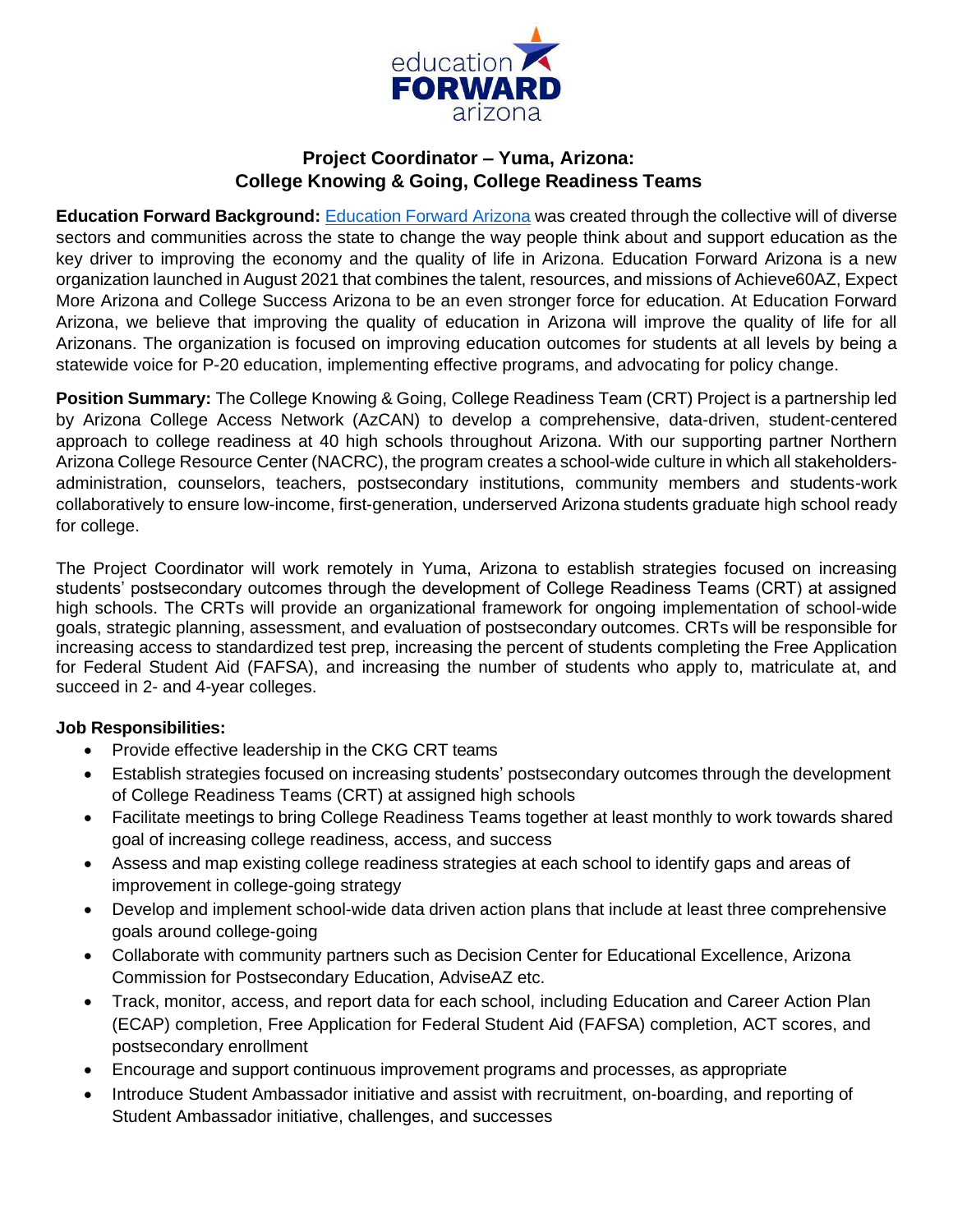

- Communicate, collaborate, and mentor assigned Student Ambassadors and AdviseAZ AmeriCorps member(s)
- Ensure stipend funds are spent according to established policy and maintain tracking forms
- Coordinate and deliver professional development and/or collaborative opportunities for CRT, district staff, school staff, and community partners
- Work with faculty, staff, and community members to develop and implement formal and informal events and activities such as ACT test prep, College Application and FAFSA supports, College Visits, etc. that enhance a college-going culture
- Source and connect community resources to schools, such as the Arizona Department of Education, higher education institutions, community organizations, businesses, and municipal leaders
- Engage in continuous learning through professional reflection and active collaboration with CRT and colleagues
- Keep well-informed on current educational research, best practices, trends, materials, and processes in college readiness, access, and success
- Coordinate statewide activities with Northern, Central and Southern coordinators
- Perform other related duties as assigned

## **Required Skills and Competencies:**

- Bachelor's degree in Education or related field
- 3-5 years proven experience as a program coordinator, teacher, counselor, or relevant position
- Working knowledge of postsecondary planning strategies, including ECAP, ACT, FAFSA, and college application procedures
- Thorough knowledge of data collection and assessment strategies
- Strong organizational and time management skills
- Good knowledge of Word, Excel, Power Point, Canvas and collaboration software (Salesforce or CRM database systems)
- Ability to accurately evaluate quantitative and qualitative data and translate results into action
- Outstanding and responsive communication skills
- Problem solving skills and ability to make creative connections

## **Personal Characteristics Desired:**

- Must be an experienced professional who is highly regarded and respected for consistently making a difference in their organization
- Shows a steadfast commitment to participating as a member of a fully integrated team
- Maintains a professional appearance, exudes a positive outlook and is willing to accept challenges and changes
- Ability to work independently, as well as collaboratively, within a team, build effective relationships, and manage multiple projects simultaneously
- Willingness to travel throughout Arizona and attend monthly meetings at the Phoenix office location
- Work occasional evenings, weekends, and remotely to complete assignments and projects

**Salary:** \$45,000 - \$52,000 commensurate with experience

**Job Status:** Full-time, exempt, salaried position with benefits package

**Job Location:** Remote in Yuma, Arizona with regular travel to Phoenix office. US Work Authorization Required